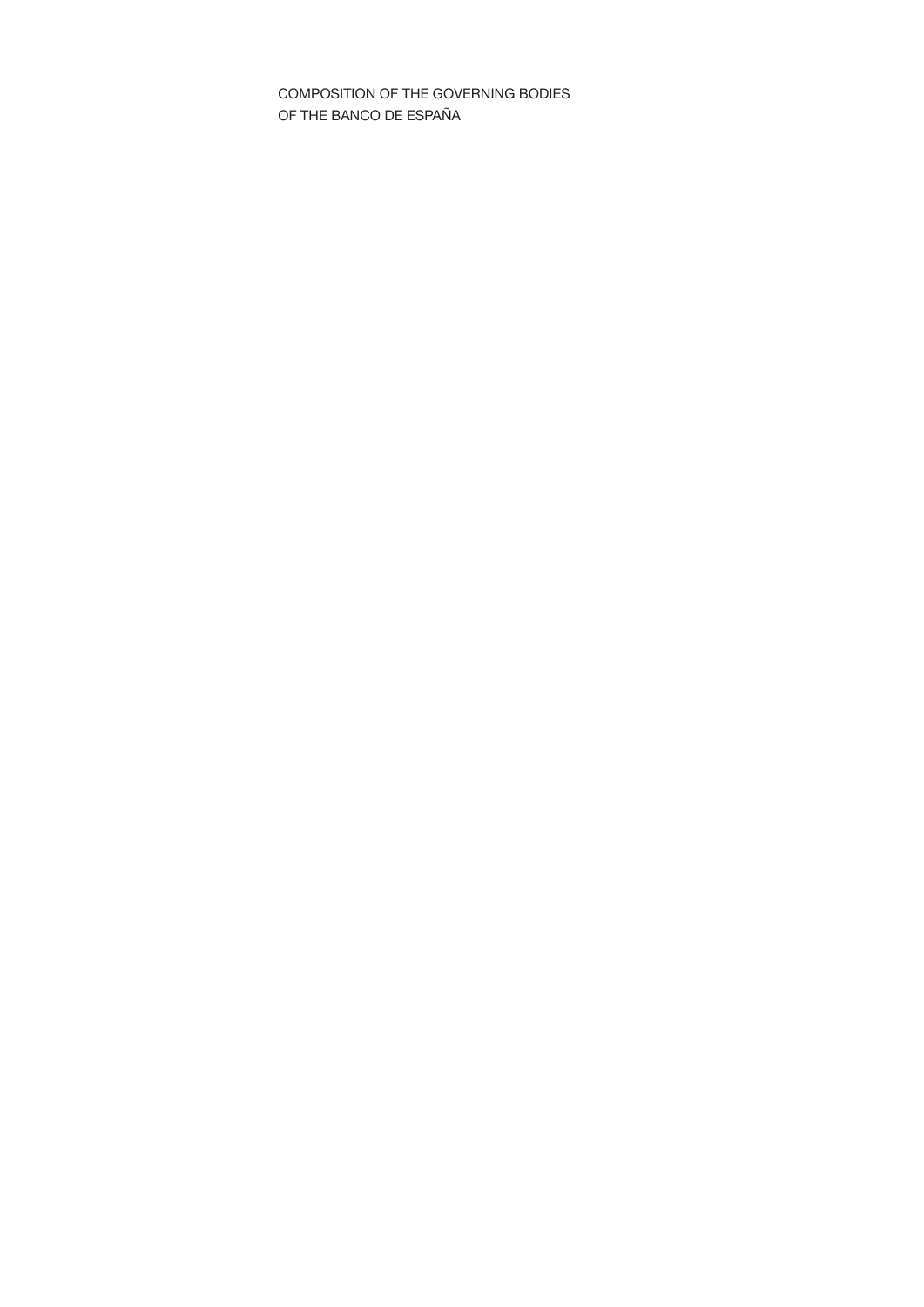## ORGANISATION CHART

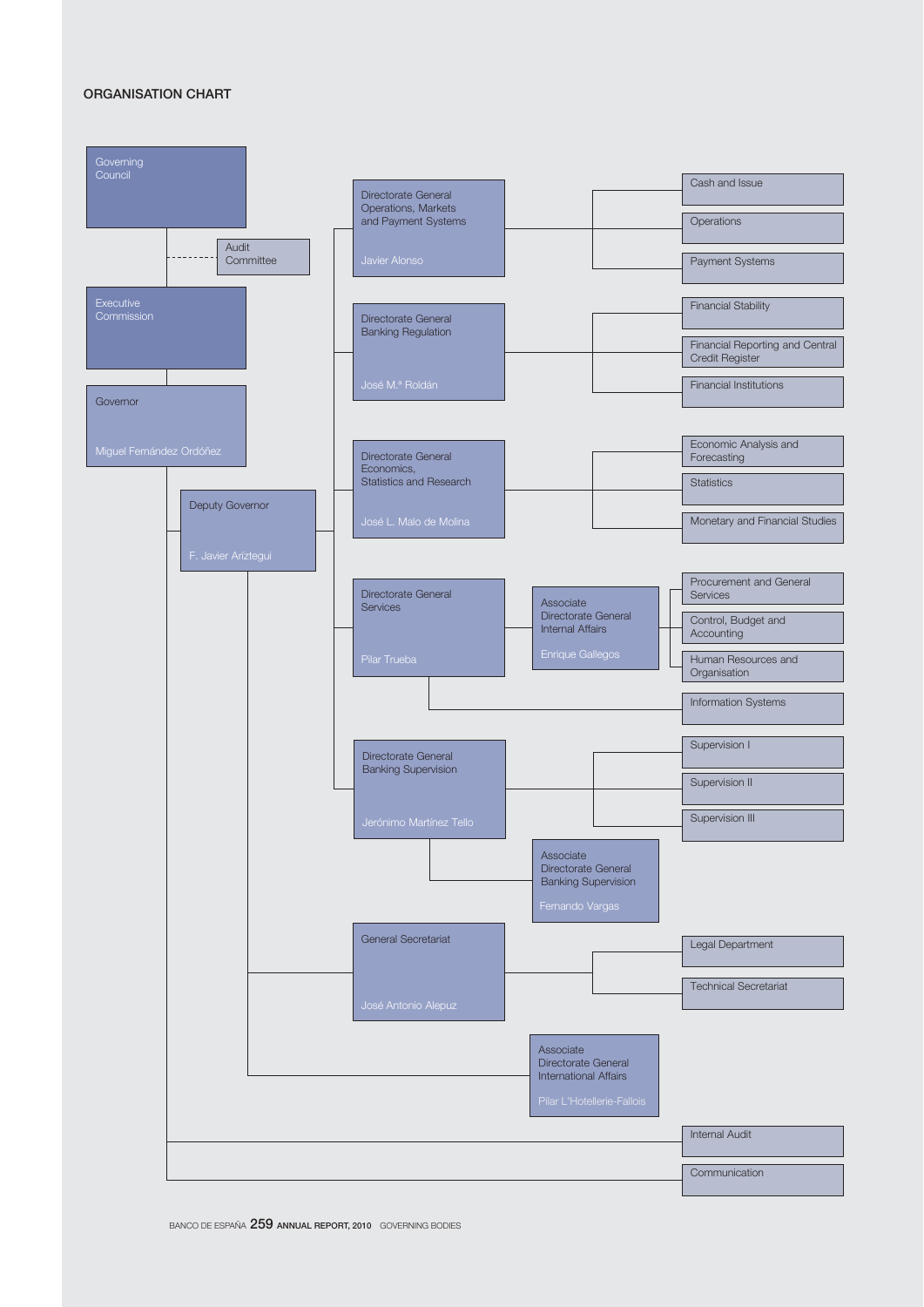## GOVERNING COUNCIL

| <b>DEPUTY GOVERNOR</b>                                         | F. Javier Aríztegui                                                                                                                    |
|----------------------------------------------------------------|----------------------------------------------------------------------------------------------------------------------------------------|
| COUNCIL MEMBERS                                                | Carmen Alonso Ledesma<br>Angel Luis López Roa<br>Guillem López<br>José María Marín<br><b>Vicente Salas</b><br>Ana M.ª Sánchez Trujillo |
| DIRECTOR GENERAL OF THE<br>TREASURY AND FINANCIAL POLICY       | Soledad Núñez                                                                                                                          |
| VICE-PRESIDENT OF THE NATIONAL<br>SECURITIES MARKET COMMISSION | Fernando Restoy                                                                                                                        |
| DIRECTORS GENERAL OF THE BANK<br>(Without a right to vote)     | José Luis Malo de Molina<br>José María Roldán<br>Pilar Trueba<br>Javier Alonso<br>Jerónimo Martínez Tello                              |
|                                                                |                                                                                                                                        |

GOVERNOR **Miguel Fernández Ordóñez** 

SECRETARY **SECRETARY José Antonio Alepuz** (Without a right to vote)

REPRESENTATIVE OF THE BANK'S PERSONNEL M.ª Luisa Teijeiro (Without a right to vote)